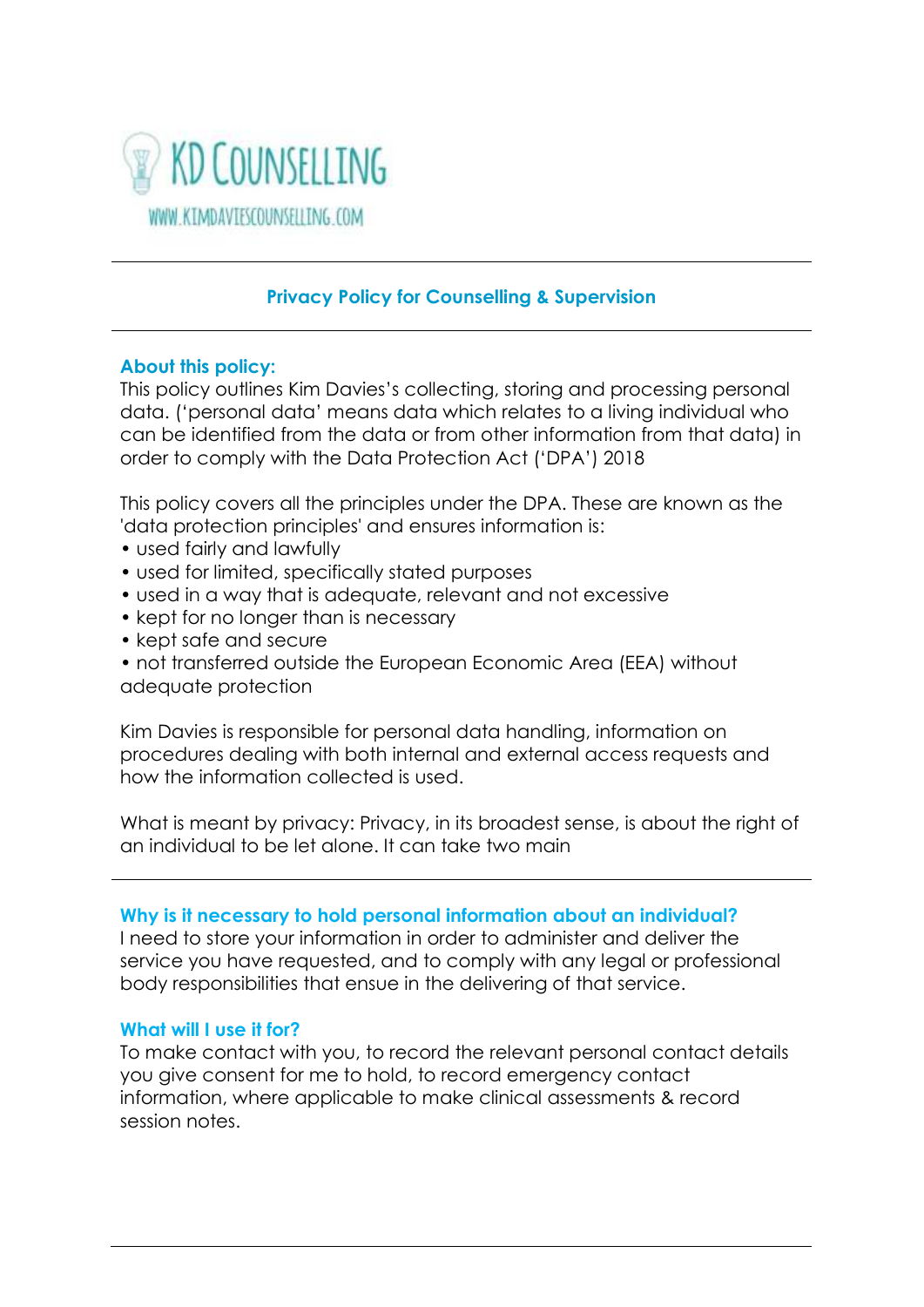#### **Is the information is being held securely?**

- **I store paper records containing a client or supervisee's name,** contact details, session notes, and any letters or reported needed in a locked filing cabinet. In terms of electronic records, I store less detail electronically (e-mails we exchange, all other records use initials rather than full names especially when linked to a phone number.) All electronic devices are password protected. I use initials only on my electronic bookings calendar.
- Website sign-up contact forms I receive are deleted from my email systems once further contact has been made
- Client notes showing date, and a brief outline of session content are recorded in a hand-written paper file format with initials only and stored in a separate folder to the one with your personal details on it.
- Photos taken in sessions (with your express permission, i.e. to record something we've written together) are stored/noted in the anonymised session notes
- Anonymised session notes are used for my own clinical supervision (to comply with my professional body and good ethical practice). At supervision, I share details about the case but not your personal details unless a legal or safeguarding requirement requires me to
- Anonymized client codes are used to identify income source in my accounts for my HMRC tax return
- If you have chosen to 'like' of 'follow' me on my business social media page, I do not hold data about that outside of that social media setting.

#### **Website Security & Cookies:**

www.kimdaviescounselling.com has an SSL certificate. An SSL certificate shows that the data connection to an Internet page is secured with a Secure Sockets Layer (SSL). This ensures that the transferred data cannot be read or modified by third parties. (You can recognize the encrypted connection to the lock icon in the address bar of the browser Browsers.) This also secures the content you send through the contact form. The website does use some forms of cookies as part of its functioning. If you would like information about the types of cookies used, please do ask using the contact details at the bottom of this document.

#### **Retention Information:**

This covers how and when I delete personal information. It is possible to request that I destroy the personal information I hold about you, although there is sometimes a legal basis for not complying with that request. Upon request, or at seven years after our last contact, I delete by electronic means and destroy paper records by shredding. For clients under the age of eighteen, notes are kept until your 26th birthday or seven years after last contact whichever is the later)